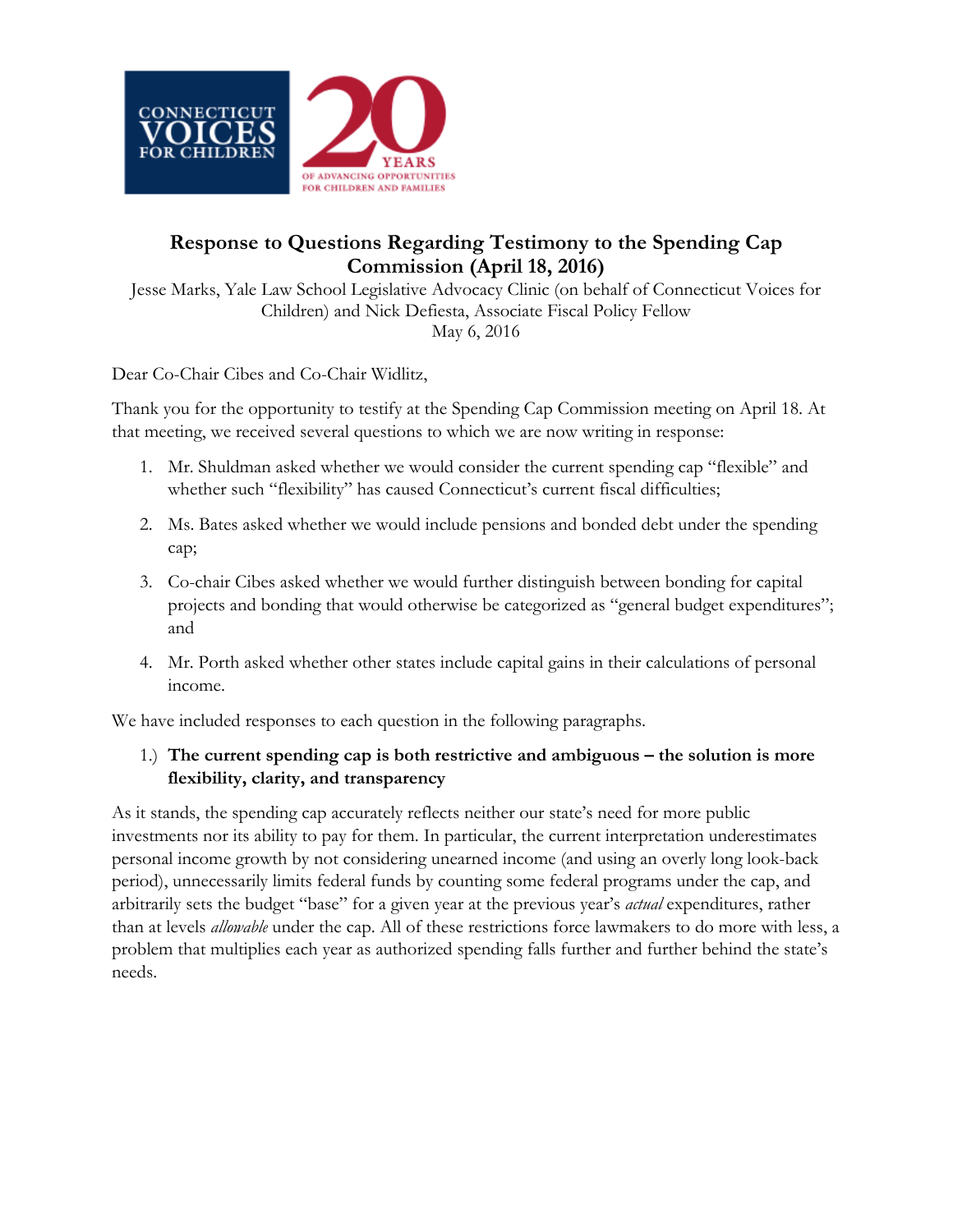In addition to being restrictive, the current interpretation is also ambiguous. For example, the current does not specify 'increase in personal income,' 'increase in inflation,' and 'general budget,' as required by the amendment creating the constitutional spending cap.<sup>1</sup>

This restrictiveness and ambiguity has incentivized the legislature to use creative definitional interpretations and accounting techniques in order to pass budgets. In particular it has been common practice to use tax expenditures, state bonding, earmarked funds, lapses and carryforwards, and deferral of long-term pension obligations to fund government programs.<sup>2</sup>

Connecticut's spending cap needs to be redefined to accurately reflect the state's spending needs and its ability to mobilize resources. This will improve the state's long-term fiscal health without forcing lawmakers to use "creative" ways to make ends meet.<sup>3</sup>

## 2.) **Accrued pension debt and bonded debt should not fall under the spending cap**

Ms. Bates' question on pension liabilities and bonded debt need to be addressed separately.

*i. Bonded Debt*

With respect to bonded debt, neither debt incurred during a given year nor debt paid down should count against the cap.

As for debt incurred, we believe that bonding decisions are situationally dependent and therefore better left to the Finance Committee's discretion than to a blanket law. The optimal amount of bonding depends on what investments the state is considering in a given year. If chosen correctly, these investments should have a long-term impact on economic growth that more than offsets the cost of the debt incurred. The long-term time horizon of such investments makes a spending cap, designed to address operational spending in a given year, an inappropriate controlling mechanism. 4

As for debt service, we believe that including it under the spending cap would unnecessarily constrain lawmakers' ability to fund the government while creating an incentive to continue to push the state's financial obligations further into the future. For lawmakers, spending today – particularly

http://www.ctvoices.org/sites/default/files/030516\_approps\_hb5086\_spendcap.pdf

<sup>&</sup>lt;u> 1989 - Jan Samuel Barbara, margaret e</u> <sup>1</sup> This lack of definitions has also led the Attorney General to issue a formal legal opinion stating that the constitutional spending cap lacks legal effect until the General Assembly adopts such definitions by the required three-fifths vote of the members of each house. For the full legal opinion, see: http://www.ct.gov/ag/lib/ag/opinions/2015/2015-05\_fasano\_spending\_caps.pdf

<sup>2</sup> For a thorough history of the spending cap and some of its structural ambiguities, please reference our report, *Coping With the Cap: A Primer on Connecticut's State Spending Cap and its Impacts*,*"* available at:

http://www.ctvoices.org/sites/default/files/bud07spendingcap.pdf. Although written in 2007, this report provides a detailed account of the failings of the spending cap – which are only more relevant today.

<sup>3</sup> In particular, we propose: (1) defining "general budget expenditures" as the amount *allowable* under the cap during the previous year, to ensure economic downturns do not irreparably harm public services; (2) excluding the first year of federal funds from the cap, and then including them in the budget base the following year; (3) expanding the definition of "personal income" to include all *unearned* income such as capital gains and dividends, to properly estimate year-to-year economic growth; and (4) establishing a more robust and regular evaluation process for tax expenditures so that annual off-the-books spending through our tax code – over \$6.4 billion in the coming Fiscal Year – is appropriately assessed. For the full written testimony, see:

<sup>4</sup> Including new employee pension obligations under the spending cap does not appear to be up for debate, nor should it be – new employee obligations pale in comparison to the obligations already made for employees hired before 1984 ("tier 1") employees. The debate about the state's pension plan appears to be focused on paying off those obligations already made, with obligations to more recent hires a far smaller concern.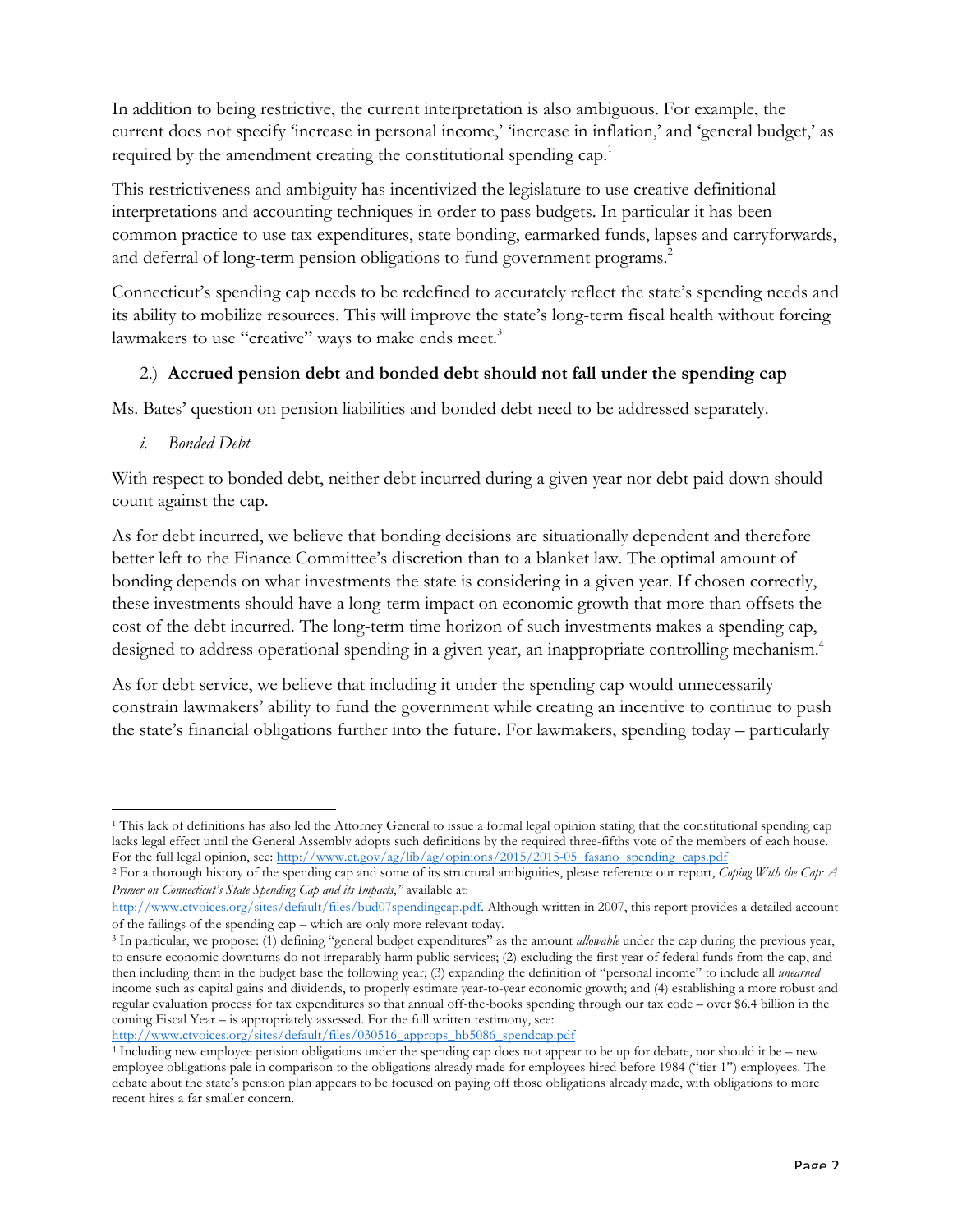under tight spending cap – will almost always appear more attractive than paying down debt not due until after the next election cycle. We should not make that practice even more attractive.<sup>5</sup>

#### *ii. Pension liabilities*

Pension payments break down into two types, with different accounting treatments: current costs and accrued unfunded liability. Current costs refer to retirement benefits for current employees accrued during a given year. Payments are calculated for each employee based on factors such as expected years of service, expected future salary increases, and likely post-retirement longevity. These payments are part of annual employee compensation (both under current Connecticut accounting practices and Government Accounting Standards Board – GASB – standards) and would likely best fit under the spending cap.

Accrued unfunded liability, in contrast, is not a part of current year employee compensation. Rather, such liabilities require "catch-up" contributions to account for (a) mistaken forecasts of costs and interest rates and/or (b) failure to make full contributions in prior years. There is a growing consensus among actuarial services and ratings agencies to consider unfunded pension liabilities as state debt and payment of those unfunded liabilities as debt service. <sup>6</sup> Recently, GASB issued new rules that require that pension liabilities be included as a liability on balance sheets. As such, we believe both pension liabilities and payments against such liabilities should fall outside of the spending cap. $<sup>7</sup>$ </sup>

# 3.) **Although we encourage lawmakers to avoid bonding for operational expenditures whenever possible, we do not recommend placing such bonding under the spending cap**

Finally, with regard to your question about distinguishing between bonding for capital projects and bonding for general budget expenditures under the spending cap, we believe that both should be excluded from the cap. Although we support the general principle that bonding should pay for long-

<sup>&</sup>lt;u> 1989 - Jan Samuel Barbara, margaret e</u> <sup>5</sup> As we've outlined in our recent report, *Arbitrary Austerity Harms Future Prosperity: Framing Connecticut's Long-Term Challenges and Opportunities*, Connecticut's bonded indebtedness and unfunded pension liabilities have increased dramatically over the past few decades. Counting payments against the spending cap will only make this problem worse. In that way, a spending cap designed to ensure that the state does not spend beyond its means could in fact create the conditions for a financial crisis later on. See our report, *Arbitrary Austerity Harms Future Prosperity: Framing Connecticut's Long-Term Challenges and Opportunities*:

http://www.ctvoices.org/publications/arbitrary-austerity-harms-future-prosperity-framing-connecticut%E2%80%99s-long-termchallenges-

<sup>6</sup> For instance, in April of 2013, Moody's Investor Service released its US States Rating Methodology in which it identified two components of debt: pension debt (that is actuarially accrued liabilities) and bonded debt. (See: Adjustments to US State and Local Government Reported Pension Data, April 17, 2013. Online at:

http://www.moodys.com/viewresearchdoc.aspx?docid=PBM\_PBM151398.) That same year, the New England Public Policy Center, a research unit of the Federal Reserve Bank of Boston, noted that some analysts choose to include unfunded pension liabilities when assessing state debt obligations because "pensions represent long-term obligations of state governments and, like bonded debt, enjoy strong legal protections." Research Report: Assessing the Affordability of State Debt, New England Public Policy Center Research Report 13-2, p 9 (December 2013). Online at: http://www.bostonfed.org/economic/neppc/researchreports/2013/neppcrr1302.pdf

<sup>7</sup> The term "evidences of state indebtedness" needs to be read according to general principles of statutory interpretation. Sec. 1-1 of the Connecticut General Statues provides that: "In the construction of the statutes, words and phrases shall be construed according to the commonly approved usage of the language." So too the State Supreme Court has ruled repeatedly that statutory intent should be based on the plain words of the statute. See e.g., 168 C.112 (commonly approved meaning of "security" taken from dictionaries). Based on the plain words of the statute, and the commonly approved understanding of pension obligations, unfunded accrued liability falls within the term "evidence of indebtedness" and should be treated as debt without the need for any legislative change.